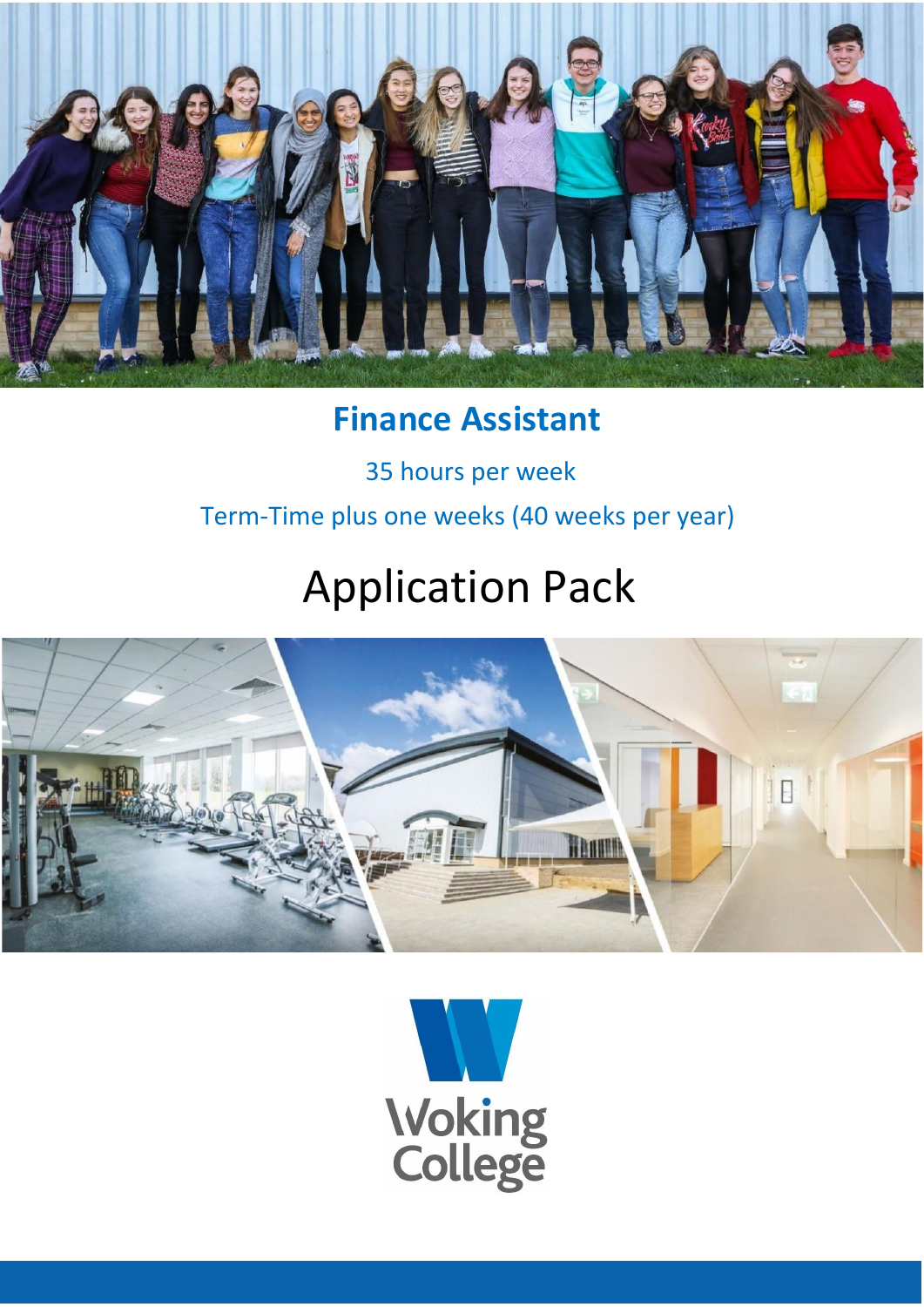

### **Letter from the Principal**

Thank you for your interest in Woking College.

Woking College is an oversubscribed and highly successful college of over 1400 students drawing students from more than 60 different schools. Our very successful strategic focus has, for many years, been to create the very best environment for high quality of teaching and learning. Alongside this we place a very strong emphasis on maintaining our wonderful community, we have a more diverse College population than might be thought of as typical for Surrey but we are determined to maintain our inclusive ethos. We are fully committed to innovation whilst maintaining a humane and caring approach for all members of the College community which has resulted in the doubling of the student population in recent years.

Woking College is enjoying record results, very positive value-added and an abundance of applications and quite rightly has a teaching and learning culture which is the envy of other institutions, indeed in our last staff survey 100% of College staff said they were proud to work at Woking College!

We have benefited hugely from an impressive transformation of the College's estate over recent years, with the completion of a new Sports Centre in 2014, a new Arts Block in 2015 and a modern and larger Science Building in 2016. A full size 3G pitch was completed in 2020. A £3m teaching block is currently under construction and we are well advanced in a community project with a £2m+ project to work collaboratively with an adjacent community centre to enhance our estate even further.

We recognise the advantages of collaboration and have worked hard over the years to build and maintain close working relationships with other education providers and the Local Authority. The College has been a long-standing member of S7, the Surrey and Sussex group of Sixth Form Colleges, possibly the leading college consortium nationally, and we look forward to continued positive engagement with schools, colleges and the local community for the benefit of all.

With strong leadership from our passionate and committed senior leadership team, and with the support of excellent teaching and support staff across all areas, we look forward to the continued evolution of the College; we also look forward to meeting committed, engaging and passionate people who want to join us to further enhance the lifechances and choices of our students – which is of course our main mission as educators.

We very much look forward to receiving your application.

Brett Freeman Principal



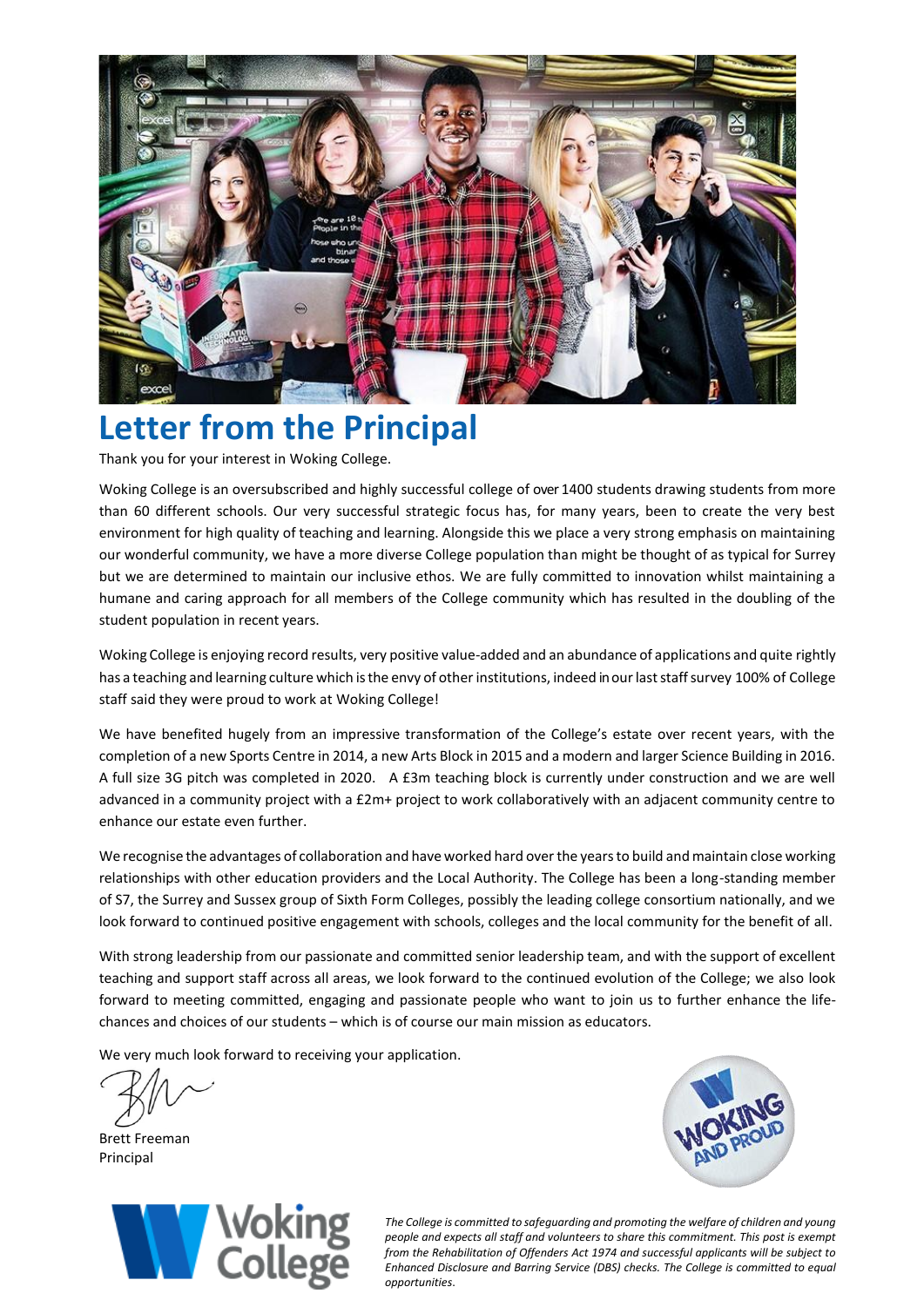## **The Role**

This is a rarely available opportunity to join our team to help ensure the smooth running of the Finance Department. The successful applicant will work closely with the Finance Manager and will assist in the preparation of the management accounts, maintaining the fixed asset register, monthly reconciliations and invoicing.

The Finance Assistant will be a talented, professional and experienced individual, capable of managing a diverse list of tasks as well as assuming a hands-on role in this collegiate team, whose aim is the ongoing enhancement of the College finance systems and processes in order to support the teachers and students.

| <b>Start Date:</b> | 30 August 2022                                                                                                                                                                                                                            |
|--------------------|-------------------------------------------------------------------------------------------------------------------------------------------------------------------------------------------------------------------------------------------|
| Hours:             | 35 hours per week, term-time plus one week (totaling 40 weeks per year)<br>The additional week (5 days) will be worked during the College's summer holiday closure period.<br>This can be discussed further during the interview process. |
|                    | The College's core day are 8.30am to 4.00pm                                                                                                                                                                                               |
| Salary:            | £21,295 pa for 35 hours per week, term time plus one week (totaling 40 weeks per year)<br>FTE £25,556 pa. All figures quoted are inclusive of fringe allowance                                                                            |

### **The Department**

The Finance Department are based in an open-plan office consisting of the Finance Manager, a Finance Assistant and a Payroll Administrator. The team and work environment are positive, and for this reason staff tend to stay with us for a long time. The Finance Director has been at the College four academic years. Strong team work is essential and appropriate regular meetings are held between team members at which tasks are delegated as appropriate.

The College uses Sage for Education and adopted the ESFA Chart of Accounts for reporting purposes. Management accounts, budgeting and statutory accounts are currently produced using Excel, but it is the intention to use reporting tool functionality in Sage for Education to accomplish these tasks in the future. Payroll is outsourced to Surrey County Council and cleaning and catering are also outsourced. The MIS system used for funding claims is REMS from Civica.



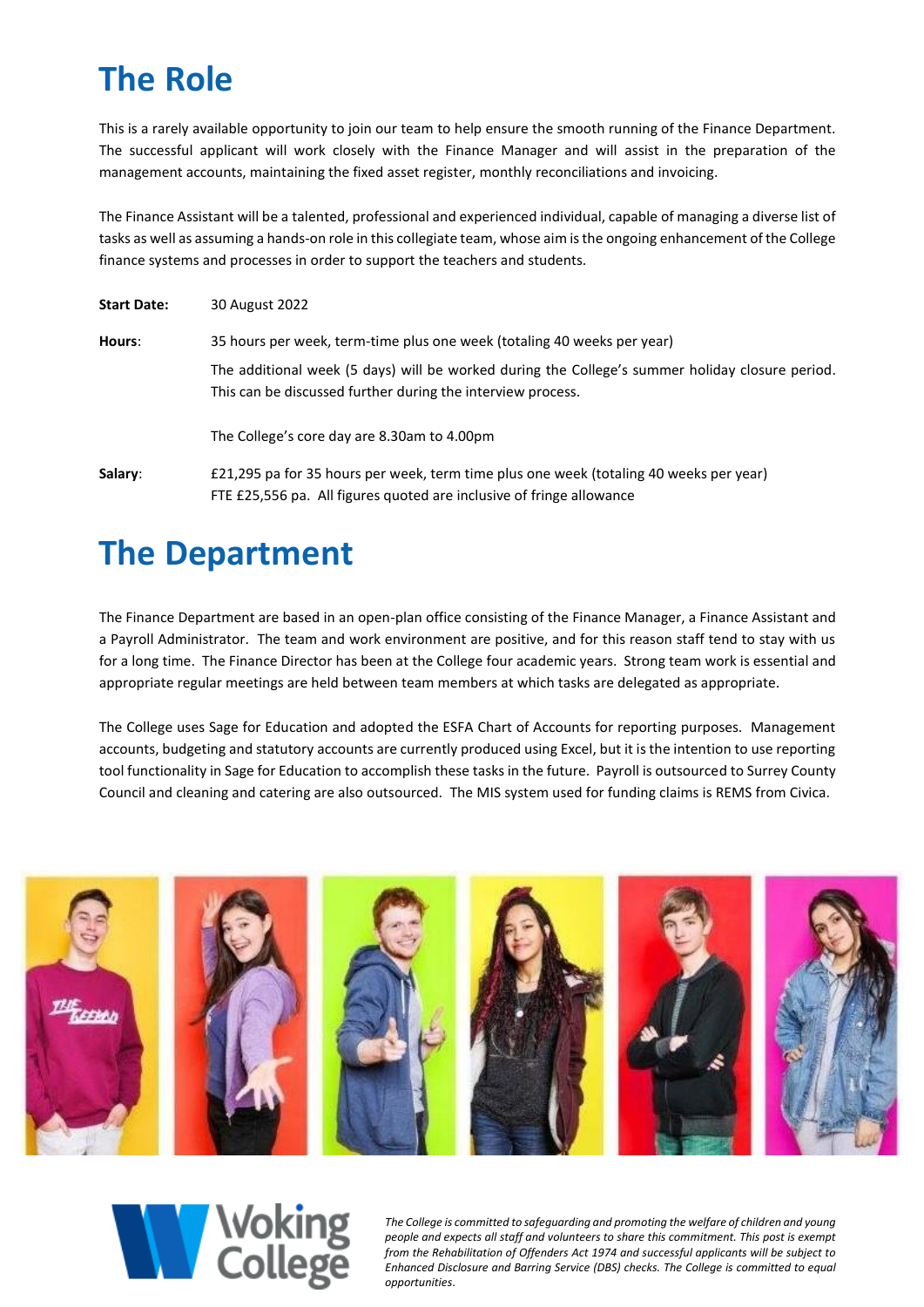## **Why work with us?**

Woking College has a strong sense of community in which everyone is valued; we look forward to welcoming new members of staff to join our team.

We have an inclusive ethos, and are proud of our diverse students and staff community. The College is committed to safeguarding, alongside our core values of inclusiveness, adhering to the highest personal, professional and academic standards, supporting individual wellbeing, supportive management and positive relationship and a sustainable future for all. We expect all staff, volunteers and others involved in the College community to share this commitment.

Staff survey results for 2020 stated that:

- $\checkmark$  100% of staff are proud to work at Woking College.
- ✓ 99% agreed that leaders are considerate of staff wellbeing.
- A positive approach to staff development; including regular cross-College sharing best practice sessions
- Opportunities for staff training within the S7 consortium of Colleges & liaison with peers within the consortium
- Regular whole-College communication including weekly staff briefings
- Regular departmental meetings to ensure support and share departmental best practice
- Excellent student behaviour and productive working relationships with the Student Union
- Excellent links with local schools, businesses and universities
- Welcoming, friendly and approachable community, a harmonious working atmosphere

### **Benefits include:**

- Free on-site parking
- Staff room with free hot drinks available to all staff, Friday cakes
- Onsite canteen with a range of healthy options to purchase, and a new Costa coffee shop
- Regular staff social events: bowling, staff quiz, summer BBQ, weekend walks/cycling, Christmas party
- College gym available for staff use, yoga classes, staff football (new 3G pitch)
- Free eye test vouchers
- Flu jab
- Cycle to work scheme
- Pension: eligible employees will be automatically enrolled in the Teacher's Pension Scheme, or the Local Government Pension Scheme (support staff), unless you decide to opt-out
- Employee support: staff have access to a confidential employee support helpline
- Location: Excellent train links from London Waterloo and the South Coast, walking distance of Woking station. Close to A3, M25 & M3 junctions

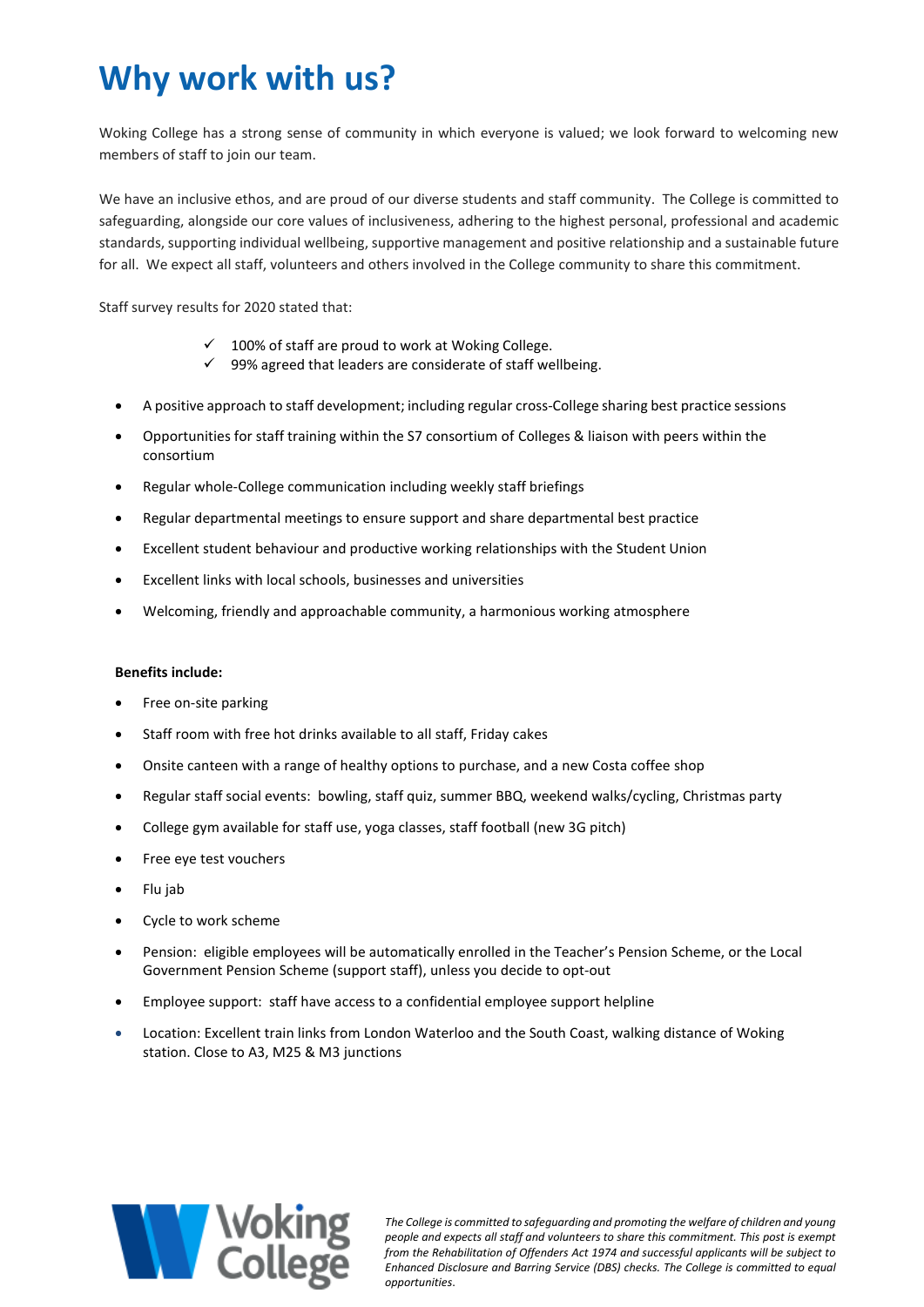## **Application & Selection**

**Application forms** are available to download from our website[: www.woking.ac.uk/about/staff-vacancies/](http://www.woking.ac.uk/about/staff-vacancies/) Please note that CVs will not be accepted on their own.

**Completed applications**, or any queries regarding the role or your application, should be sent via email to Kirsty Crook (Personnel Officer)[: recruitment@woking.ac.uk](mailto:recruitment@woking.ac.uk)

Please ensure **education** and **employment history** is completed fully, gaps in employment must be accounted for under the section entitled "Periods when not working". We would like to see your passion for the role and the College in your **supporting statement**, please use this opportunity to include personal skills, experience relevant to the post, and reasons why you feel you would be successful if this post.

### **Closing date: 9am, Monday 4 July 2022**

### **Interviews: to be held on Friday 8 July 2022**

Shortlisted candidates will be notified, invited for interview and references will be taken up immediately. Please note that it is not possible to inform candidates who have not been short-listed due to time constraints.

The interview process will comprise of the following, but may be subject to change*:*

- a guided tour of the College
- Interview with the Principal and senior member of staff
- Secondary interview with senior member of staff
- Informal meet with department members
- Task

The College encourages all candidates to be familiar with the following documents:

- Section 1 of the DfE paper on "Keeping Children Safe in Education" September 2021
- Woking College's Safeguarding and Child Protection Policy.
- In line with the General Data Protection Regulation (GDPR) the College asks candidates to consider the Privacy Notice for Job Applicants

The documents listed above area available from the College's Staff Vacancies page (link above).



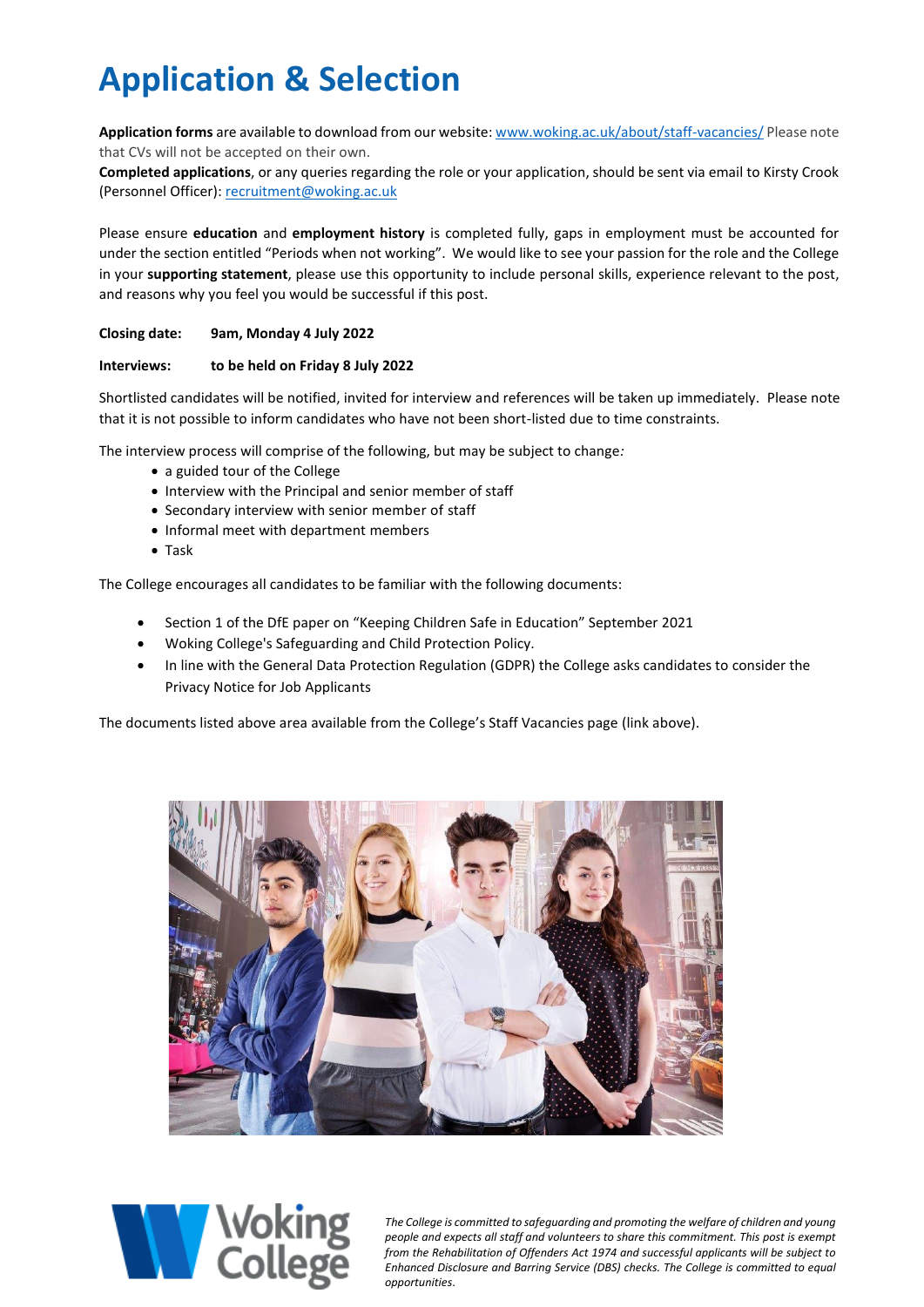## **Job Description**

**Post Title: Finance Assistant**

**Responsible: Finance Manager**

**Job Purpose: To assist in the smooth operation of the Finance Department**

### **Job Responsibilities:**

To assist in the smooth operation of the Finance Department, which may include:

- 1. Management accounts preparation to assist the Finance Manager
	- Produce management accounts to trial balance stage for review by Finance Manager
	- Review of monthly P&L and Balance Sheet postings to ensure accuracy
	- Posting of monthly journals including prepayments, accruals and payroll
- 2. Fixed Asset Register
	- Monthly maintenance of Fixed Asset Register including record keeping in preparation for year-end audit
- 3. Banking and Petty Cash
	- Responsible for the accurate and timely banking of cash
	- Ensure the information is accurately entered onto the finance software
	- Ensure adequate funds are available for petty cash
	- Check staff expense claims are complete and authorised according to policy
- 4. Vat Returns
	- Preparation of quarterly vat returns for submission
- 5. Monthly Reconciliations:
	- Including bank accounts, petty cash, credit card statements, control accounts and staff loan account.
- 6. Monthly Invoicing
	- Lettings invoices
	- Ad hoc invoices
- 7. Reporting: to assist the Finance Manager/Finance Director:
	- In the regular production of reports for budget holders
	- With month end and year end procedures; and
	- With matters relating to accounts and audit preparation for the annual accounts
- 8. Cover as required for Accounts Payable:
	- Processing of purchase orders and supplier invoices
	- Inputting of transactions onto the finance system
	- Reconciliation of suppliers' statements
	- Preparing and processing payments via Bacs
	- Answering supplier queries
- 9. Other tasks:
	- Be responsible for the Gift Aid process
	- Support the members of the Finance Department as and when required
	- Trips administration